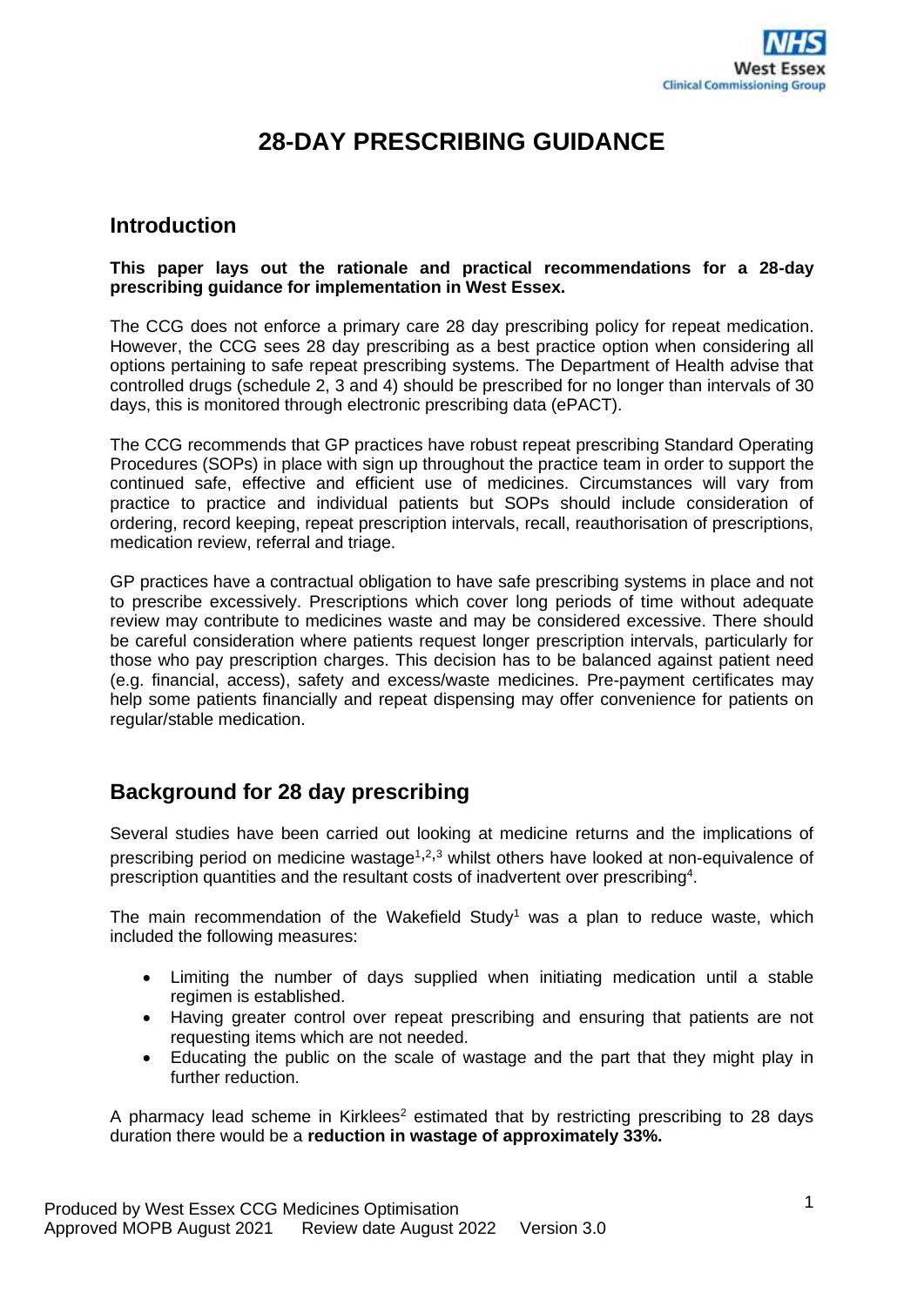The Department of Health also states that:

*"A 28 day repeat prescribing interval is recognised by the NHS as making the best possible balance between patient convenience, good medical practice and minimal drug wastage".*

# **Approach**

The intention of this guidance is to achieve reduction in waste. There is also the opportunity to reduce harm from stockpiled medicines and improve compliance with the medication regime.

Any move to reduce the quantities of medication prescribed should also be balanced against the overall needs and circumstances of the patient. Some patients are able to manage their medication safely and reliably, although many patients do not easily manage their medication well in practice. It is important therefore to fit the prescribing to the individual in order to achieve the best outcome, a subject covered by prescribing concordance. For some selected patients, a low multiple of 28 tablets, may be the optimum approach, (e.g. 56 tablets)

# **Benefits of 28-Day Prescribing**

- Less duplication of medicines packs, which reduces the chance of confusion in the elderly. (Many drugs are currently being repackaged into blister packs of 28 tablets.)
- Reduction in the overall number of drugs present in the home, which reduces the risk of harm from overdose and accidental poisoning of children.
- Coordination of prescription start and renewal date makes the process of producing repeat prescriptions within the practice much easier and quicker. It can reduce the number of requests for prescriptions, saving time and effort, and in some cases may reduce the number of prescriptions the practice has to process.
- Compliance and concordance issues can be spotted more easily if the basic medication regime is well managed.
- In some cases, regular, monthly contact with a dispensing pharmacist can contribute to the medication monitoring of the patient and bring problems to light sooner.
- It will reduce the amount of medicine which is currently wasted when medicines are stopped or changed. It will also reduce the amount which is wasted when partly filled containers are thrown away.
- It will reduce confusion and the number of mistakes made by patients, especially the elderly, when they take their medicine, as patients will be less likely to have multiple partly filled containers of medicine at home.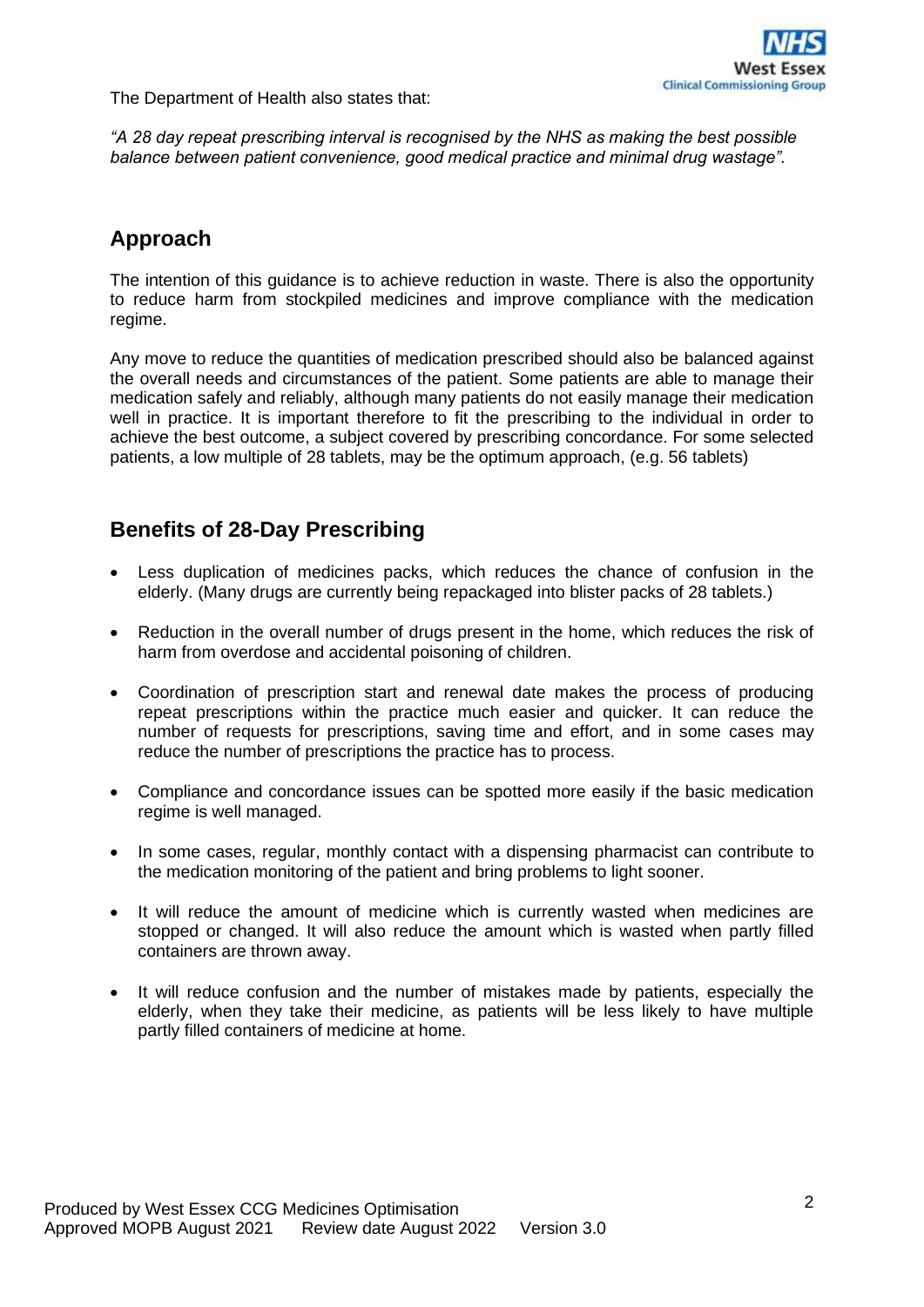

# **Recommendations**

- **All repeat prescriptions to be for 28 days' supply (see exemptions below)**
- All repeat prescriptions to be co-ordinated for renewal on the same day.
- PRN medications should be estimated (and clear directions given) so as to provide a similar duration of supply.
- The dosing regime and supply should be discussed with the patient where possible in order to achieve the best outcome.

# **Exemptions**

- Treatment packs specifically covering different durations, e.g. HRT, oral contraceptives, osteoporosis therapy etc*.*
- Patients who would be disadvantaged by restriction to a 28-day supply due to their individual circumstances. These would include difficulty accessing the surgery premises or local pharmacy because of lack of transport, distance, availability of carers etc.
- Patients who are stable and are on up to 3 items, that would be suitable for repeat dispensing, may have their prescription repeated 2 monthly to improve patient convenience i.e. Thyroxine. The aim of this guidance is to reduce wastage and not to cause patient inconvenience. Wastage is associated more with patients on multiple therapies rather than those who are stable and on a few items.
- It is reasonable to consider the cost to the patient and in many cases where the patient is receiving 14 or more prescriptions per year they may pay a lower annual cost by purchasing a medicines prepayment certificate.

#### **References**

<sup>1</sup> Bowler A, Eaton K, Hid G. Drug Wastage Report. Wakefield HA; June 1997

<sup>2</sup> Hawksworth G. Medicines returns and wastage report. The Pharmacy Practice Research Unit, University of Bradford.

<sup>3</sup> Anonymous. Monthly Prescription s Reduce Drug Wastage. MIMS Weekly: 34: April 12th 1994.

<sup>4</sup> Rees J, Collett J, Asher D. Quantifying the costs of repeat prescribing on multiple item prescription forms. The Pharmaceutical Journal; 251: 636-638